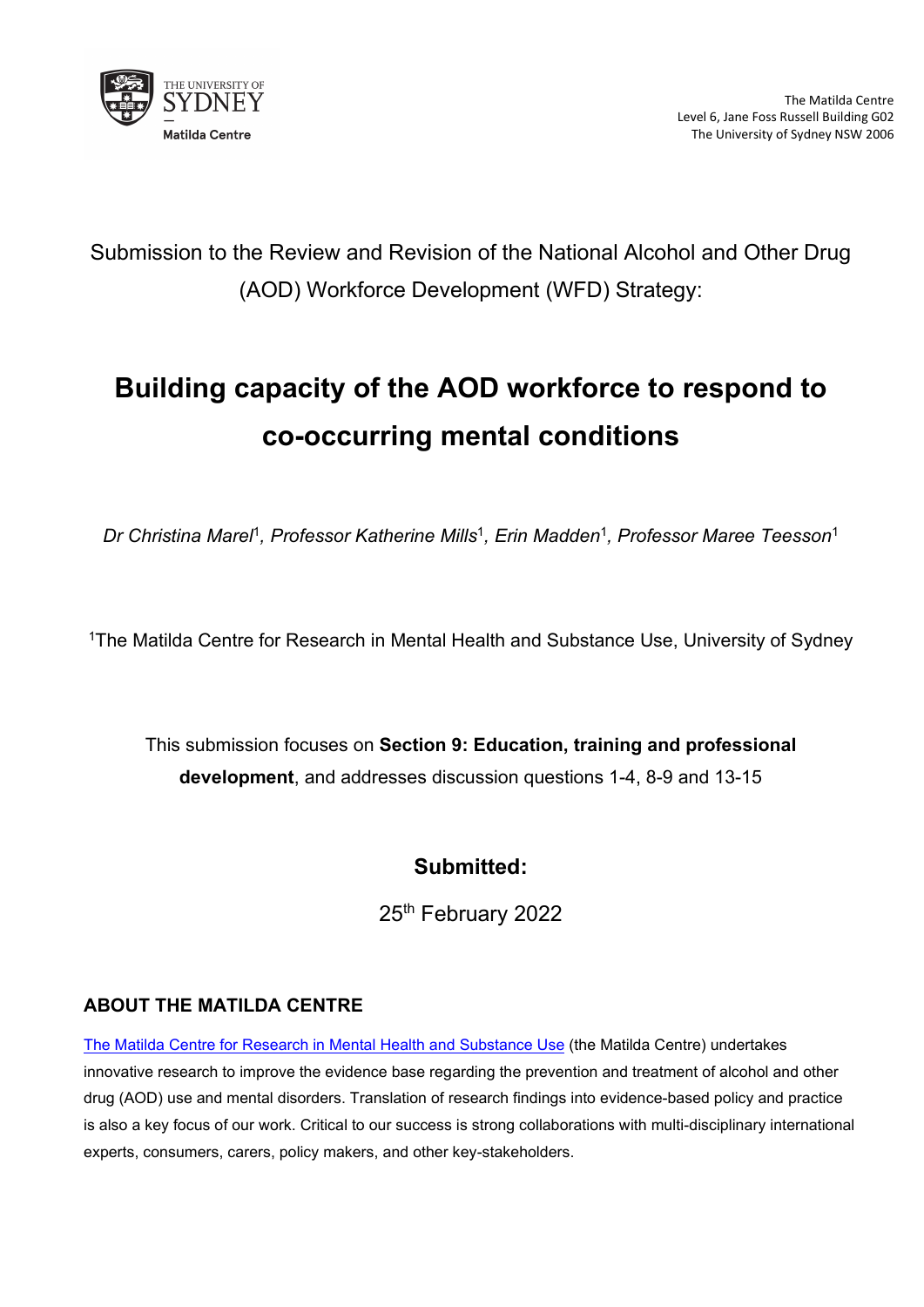

## **THE ISSUE: AOD WORKERS HAVE IDENTIFIED CO-OCCURRING AOD AND MENTAL DISORDERS AS A PRIORITY WORKFORCE TRAINING NEED FOR OVER 30 YEARS**

Discussion questions 1, 3 and 4 are focused on **priority workforce development** issues for the collective AOD workforce, as well as specialist and generalist workers. We would like to emphasise that one of the priority workforce training needs for AOD workers is co-occurring (or comorbid) AOD and mental disorders.

Co-occurring AOD and mental disorders are two of the most common and burdensome health conditions in Australia, with one in five Australians meeting criteria for an AOD or mental disorder each year<sup>(1)</sup>. Australian burden of disease data shows that AOD and mental disorders are among the leading causes of disability, accounting for 24% of years lived with a disability and 12% of years of healthy life lost due to premature mortality or disability<sup>(2)</sup>, representing a cost of \$220 billion per year to the Australian economy<sup>(3)</sup>. Harms relating to co-occurring AOD and mental disorders are far-reaching and complex, including poorer general physical and mental health, greater drug use severity, poorer functioning, and increased risk of self-harm and suicide<sup>(4)(5)(6)(7)(8)</sup>. People with AOD and mental disorders die an astonishing 20 - 30 years earlier than the general population, and spend the last 10 years of life living with disabling chronic illnesses<sup>(3)</sup>. Furthermore, recent estimates indicate this gap in life expectancy is increasing<sup>(3)</sup>.

**Co-occurring mental disorders are the rule rather than the exception in AOD treatment**. An estimated 50– 76% of Australians treated for AOD use each year meet diagnostic criteria for at least one co-occurring mental disorder, and the number of Australians receiving AOD treatment is increasing<sup>(9)(10)</sup>. Clients with co-occurring mental disorders present to treatment with a **more complex and severe clinical profile**, including poorer general physical and mental health, greater drug use severity, and poorer functioning(11–14). The high prevalence of co-occurring AOD and mental health conditions means that AOD workers are frequently faced with the need to manage complex psychiatric symptoms whilst treating clients' AOD use.

The most recent National AOD Workforce Survey (n=1,506) found that **trauma and co-occurring mental disorders were identified by AOD workers as their top two training needs**, by 64% and 62% of workers respectively(15). This finding is the latest in a long series of reports, AOD workforce surveys and peer-reviewed studies over the past three decades, all of which identified comorbidity training for the AOD workforce as a priority issue<sup>(4,16,25,26,17-24)</sup>, a sentiment shared by the previous National AOD Workforce Development Strategy  $(2015-2018)^{(27)}$  and the current National Mental Health Workforce Strategy<sup>(28)</sup>. The priority need to upskill workers in co-occurring AOD and mental disorders is also echoed by reports from sectors that fall within the Discussion Paper's scope of generalist workers, such as social work<sup> $(29)(17)$ </sup> and community support<sup> $(30)(31)$ </sup>.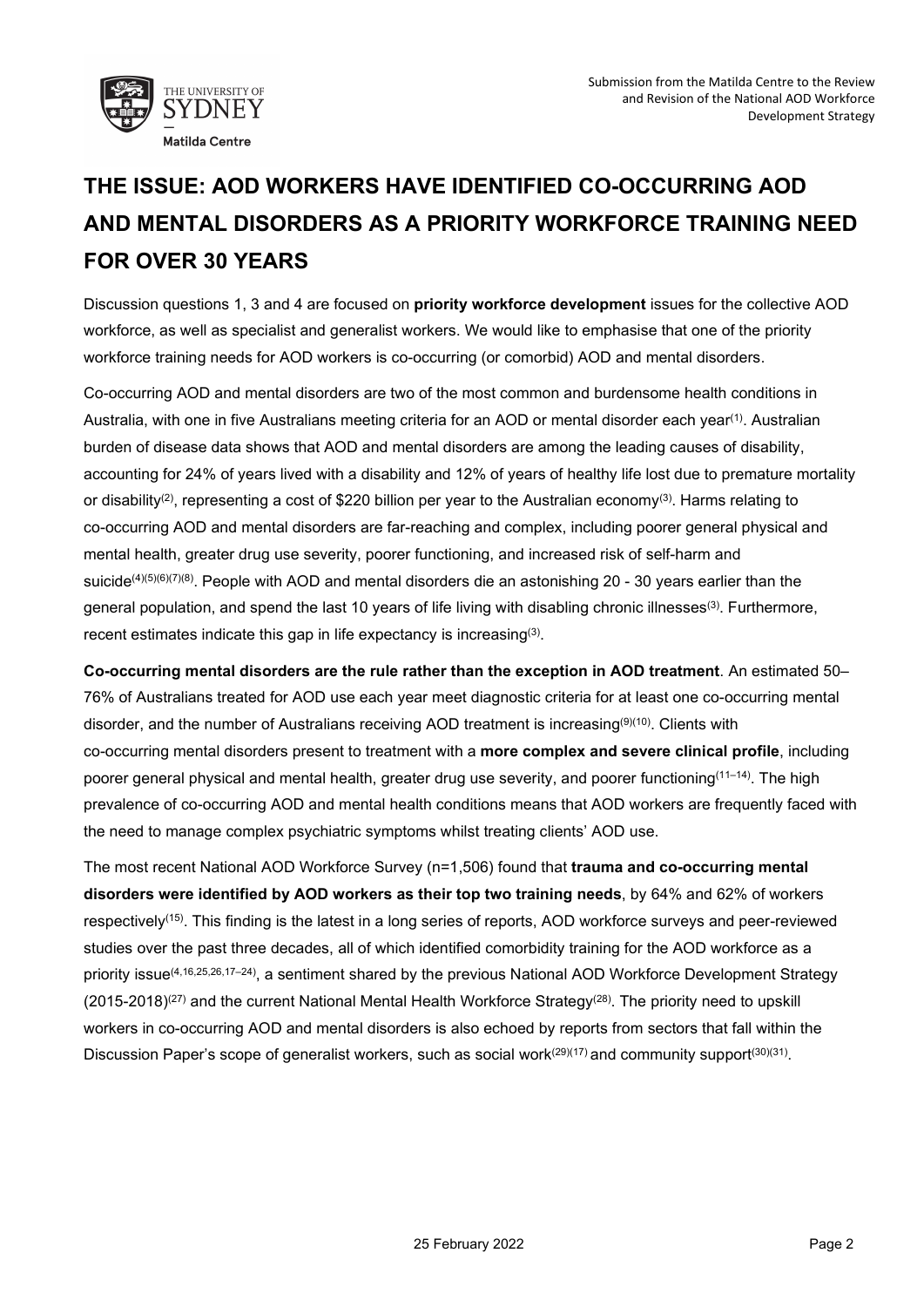

## **THE ACTIONS: STRATEGICALLY IMPROVING CAPACITY WITHIN THE AOD WORKFORCE**

Section 9.1 of the Discussion Paper (Education and training for AOD specialists) outlines four priority issues for specialist AOD workers<sup>(32)</sup>, addressed in Questions 13, 14,15:

- 1. Establishing national minimum educational qualifications for AOD workers
- 2. Issues surrounding competency-based training
- 3. Availability of foundational and advanced education and training programs to meet the needs of both early career/entry level workers and experienced workers
- 4. Availability and accessibility of specialised training to address specific areas of competency (e.g., trauma, family sensitive practice, new and emerging patterns of AOD use)

Of these issues, we believe that the establishment of national minimum qualification standards for AOD workers as well as the need for evidence-based foundational education and training programs are essential for both specialist and generalist workers<sup>(32)</sup>.

### **National minimum qualification standards for AOD workers with comorbidity as a core competency**

While Section 5.3. of the Discussion Paper (AOD workforce profile) addresses the diversity within the AOD workforce in terms of demographics, years of experience and occupation type<sup>(32)</sup>, we would like to highlight the variability in professional qualifications as per the most recent National AOD Workforce Survey with regards to AOD and mental health(15). Over a third (34%) of respondents (n=1,506) had no AOD-related qualifications, and almost half (47%) were in their first AOD role with three years' experience or less. Furthermore, only 18% of those surveyed had transitioned into the AOD sector from mental health (11% from a clinical role; 7% from a community support role)(15). Taken in combination with the high prevalence and harms associated with comorbidity, as well as the ongoing priority need for comorbidity training, we believe national minimum qualification standards for AOD workers are essential.

As we have proposed in previous policy submissions (AOD National Treatment Framework 2019(33); Australian Government Productivity Commission Mental Health Inquiry 2019<sup>(34)</sup>), we strongly advocate for a national rollout of national minimum qualification standards for AOD workers that includes training in comorbid mental health as a core competency. While the Victorian AOD Minimum Qualification Strategy(35) has funding to support workers accessing training, it should be noted that it does not include comorbidity as a core competency.

The core competencies under the Victorian AOD Minimum Qualification Strategy currently include<sup>(36)</sup>:

- 1. CHCAOD001: Work in an AOD context;
- 2. CHCAOD004: Assess needs of clients with AOD issues;
- 3. CHCAOD006: Provide interventions for people with AOD issues;
- 4. CHCAOD009: Develop and review individual AOD treatment plans.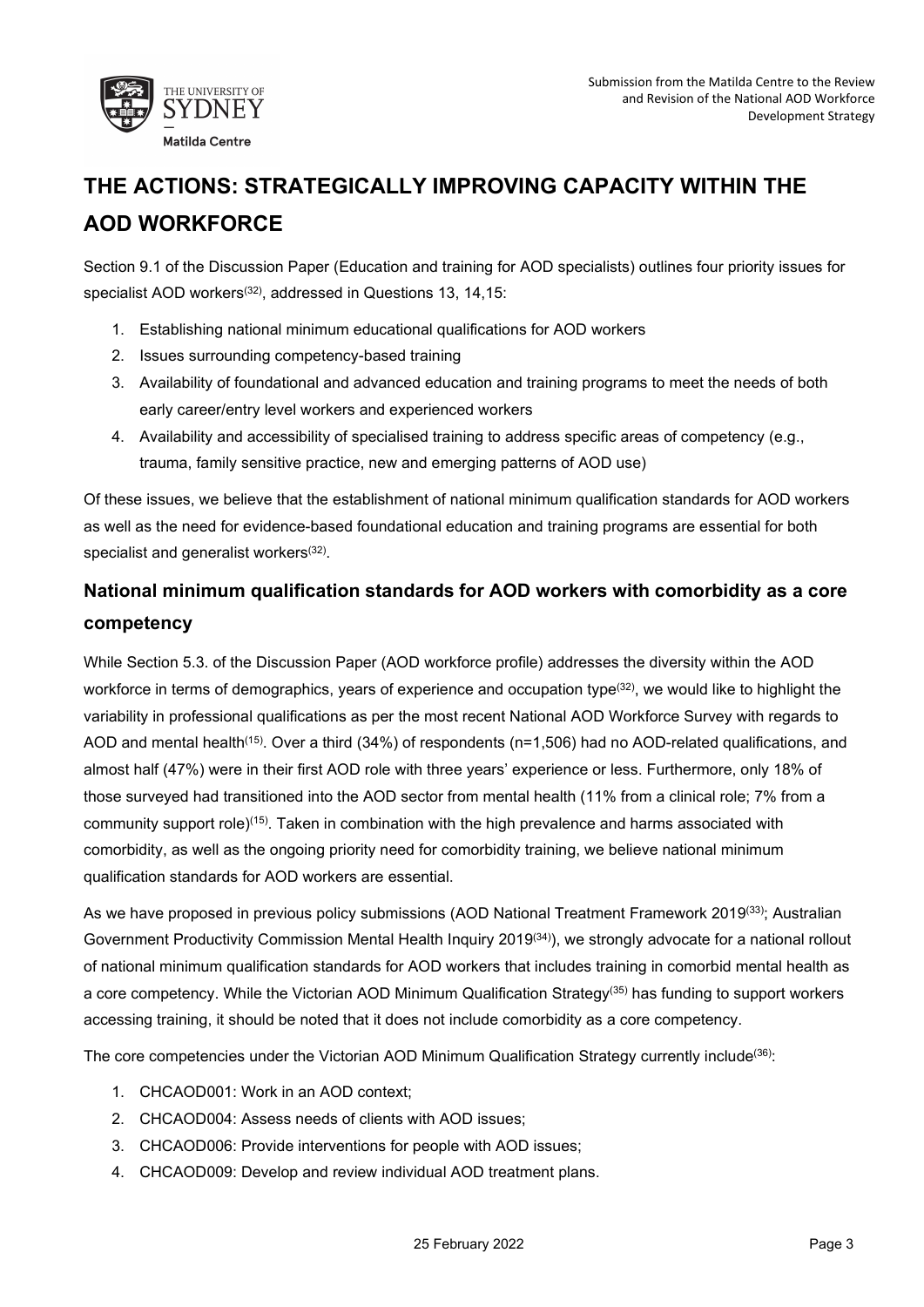

Whilst acknowledging the importance of comorbidity for the Victorian AOD workforce, the current Victorian AOD Workforce Development Strategy (2018-2022)<sup>(35)</sup> does not include a comorbidity-focused unit of competency, despite their availability. Currently available comorbidity-focused units of competency include:

- [CHCCCS004:](https://www.myskills.gov.au/courses/unit?Code=CHCCCS004) Assess co-existing needs
- [CHCMHS005:](https://www.myskills.gov.au/courses/unit?Code=CHCMHS005) Provide services to people with co-existing mental health and alcohol and other drugs issues

As of February 2022, all AOD-focused vocational and educational training (VET) qualifications include at least one of these comorbidity-focused units of competency as a core component (Table 1) *except* for the minimum qualifications mandated by the Victorian AOD Minimum Qualification Strategy (CHCSS00093: Alcohol and Other Drugs Skill Set).

#### **Table 1. AOD qualifications and skillsets, February 2022**

| <b>Qualification or skillset</b>                               | Comorbidity* as<br>core? | Comorbidity* as<br>elective? |
|----------------------------------------------------------------|--------------------------|------------------------------|
| CHC43215 Certificate IV in Alcohol and Other Drugs             | Yes                      | Yes                          |
| CHC53215 Diploma of Alcohol and Other Drugs                    | Yes                      | No.                          |
| CHCSS00092 Alcohol and Other Drugs Co-existing Needs Skill Set | Yes                      | N/A                          |
| <b>CHCSS00093 Alcohol and Other Drugs Skill Set</b>            | <b>No</b>                | N/A                          |

*\*Comorbidity is defined as the presence of either CHCCCS004 or CHCMHS005*

**KEY RECOMMENDATION 1:** National minimum qualification standards for the specialist and generalist AOD workforce being incorporated into the upcoming National AOD Workforce Development Strategy.

**KEY RECOMMENDATION 2:** Mental health comorbidity be a core competency of national minimum qualification standards.

## **The need for evidence-based foundational education and training programs in comorbidity**

As outlined in the Discussion Paper (Section 9.1 Education and training for AOD specialists; Section 9.2 AOD education and training for generalist workers), both early-career specialist AOD workers and generalist workers often have minimal AOD qualifications, and are in need of foundational AOD training programs<sup>(32)</sup>.

As defined in the Discussion Paper, generalist workers are often those in health, community and justice sectors where minimum training and ongoing professional development requirements are not standardised and not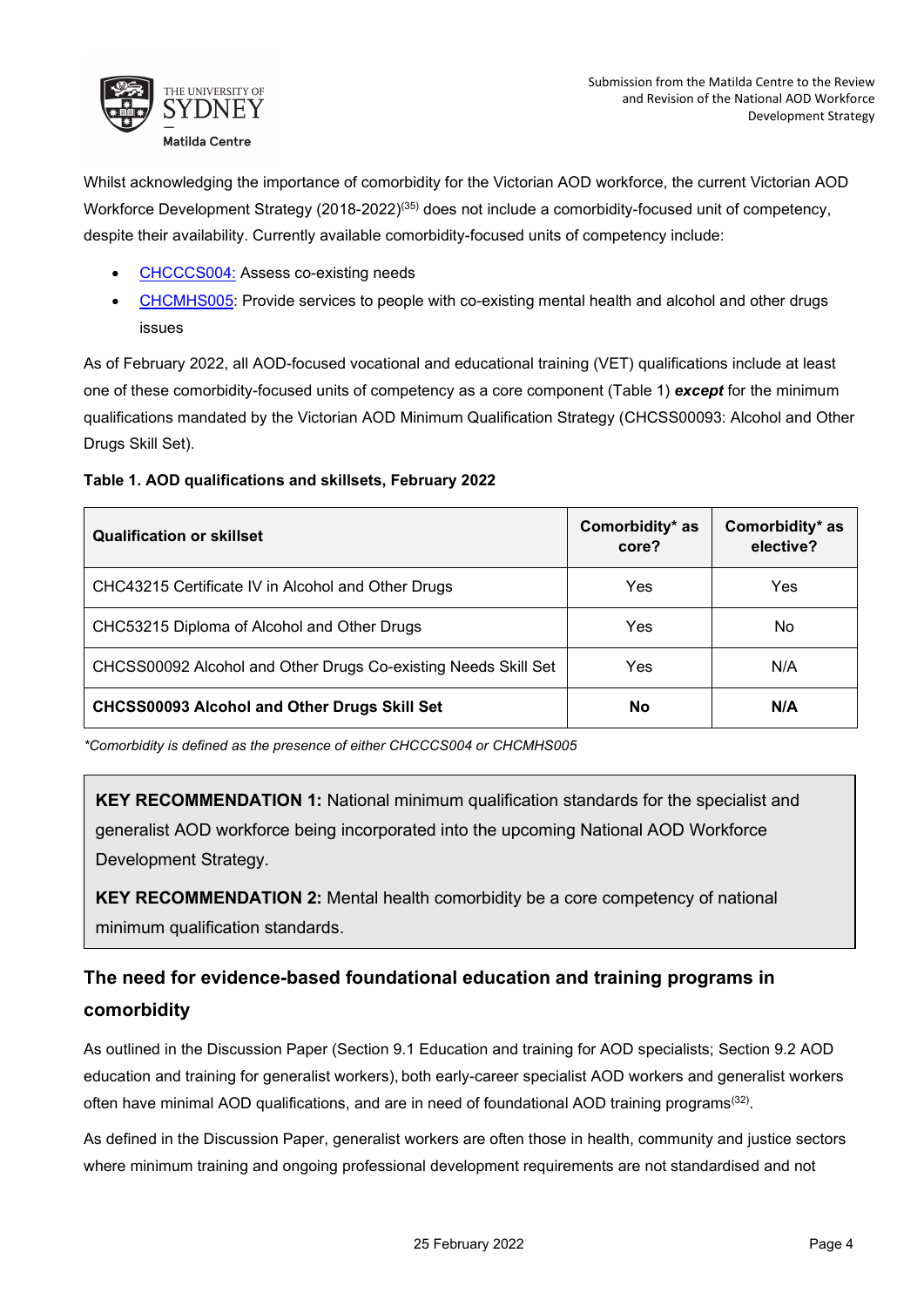

within the scope of national minimum qualifications, as they might be for the specialist AOD workforce. As such, even if such a national standard were to be implemented, the need for evidence-based education and training programs for generalist workers would remain.

While the provision of evidence-based training to the AOD workforce may be limited by resources (i.e., time, funding, opportunity)<sup>(32)</sup>, there are means of overcoming such barriers, including the utilisation of online training and continuing professional development programs. An example of such a program is the free, evidence-based, Australian Government Department of Health-funded National Comorbidity Guidelines online training program [\(www.comorbidityguidelines.org.au/training-modules\)](http://www.comorbidityguidelines.org.au/training-modules). Consisting of 11 training modules (~10 hours), the online training program was developed in line with best practice e-learning principles, in consultation with clinicians and consumers. Based on the Australian Government Department of Health-funded '*Guidelines on the management of co-occurring alcohol and other drug and mental health conditions in alcohol and other drug treatment settings*' (the Guidelines)(37), the online training aims to increase AOD workers' knowledge and awareness of comorbidity, improve the confidence and skills of those working with clients with comorbidity, and improve AOD workers' ability to identify mental health conditions. Since it became available in November 2017, the online training program has been highly utilised by specialist AOD workers and generalist workers (>6,800 registered participants and >54,000 page views per month). Program users have a diverse range of occupations, with only 17% of falling into the specialist AOD worker as defined in the Discussion Paper, and the remaining occupations (which include student, nurse, social worker, counsellor, psychologist, educator, occupational therapist, GP or psychiatrist) consisting of generalist AOD workers. Furthermore, a recently published evaluation of the online training program $(38)$  found that:

- 95% of participants reported gaining skills to enable them to respond to comorbidity;
- 94% reported the training was useful or very useful;
- 97% reported being satisfied or very satisfied with the training program;
- 94% reported greater confidence in responding to comorbidity;
- 89% reported having used what they had learned in clinical practice; and
- 59% reported improved client outcomes.

Many AOD services across the nation have incorporated the online training program as a mandatory staff training requirement and it has been embedded in courses relating to AOD, mental health, social work and community work across 77 Australian VET providers.

The Comorbidity Guidelines and accompanying online training program are an example of an evidence-based, highly utilised resource that has the capacity to improve the knowledge and skills of AOD workers in response to comorbidity. One way in which the National AOD Workforce Development Strategy might leverage and capitalise from the success of these existing resources is by making a recommendation to formally incorporate them into state and federal accreditation standards for AOD services. Such a recommendation would resolve the need for foundational education and training programs for both specialist AOD workers and generalist workers.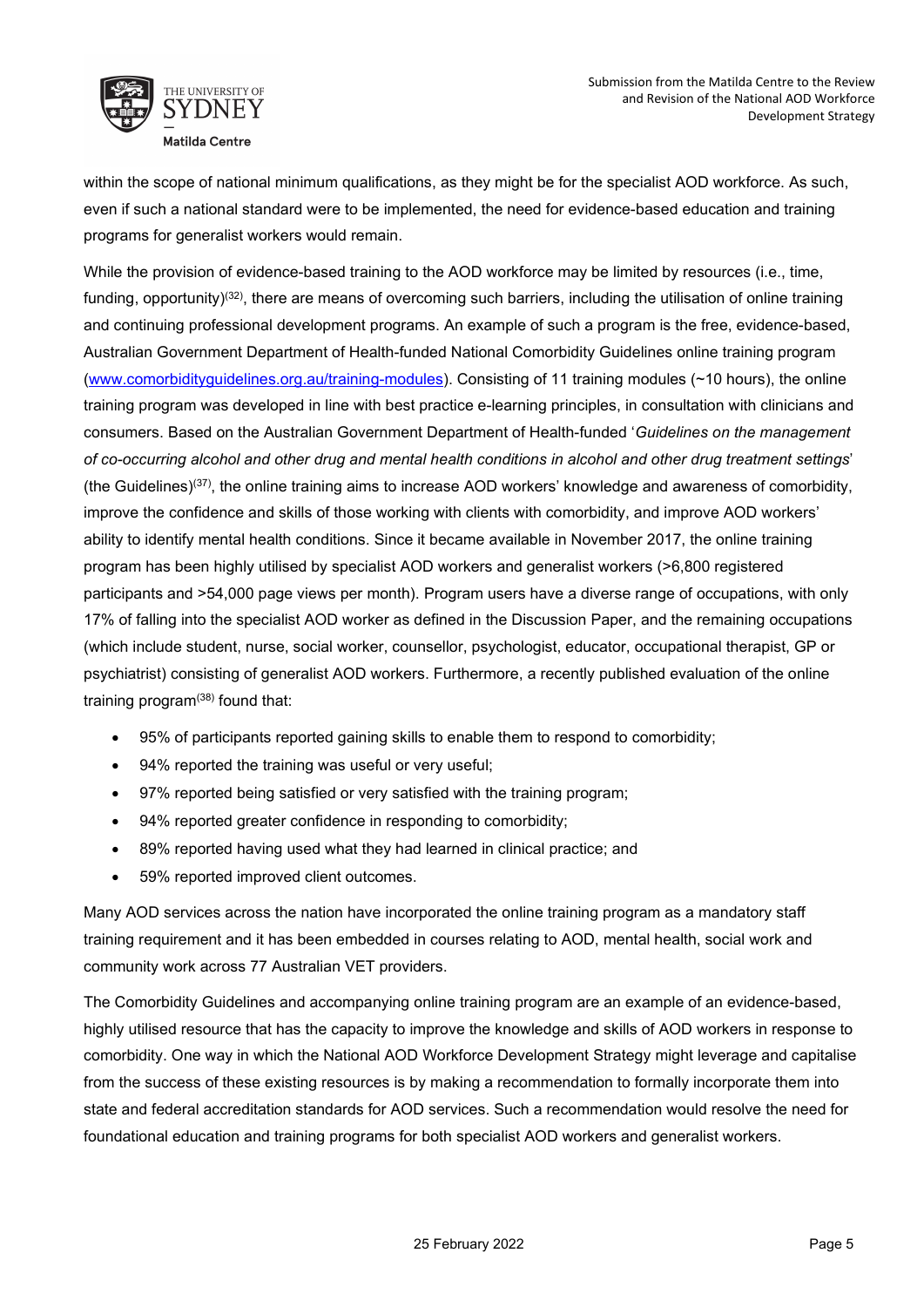

**KEY RECOMMENDATION 3:** We recommend that the National AOD Workforce Development Strategy leverages off the success of existing evidence-based resources and make a recommendation for their formal incorporation into state and federal accreditation standards for AOD services.

#### **CONCLUSION**

Despite the high prevalence and harms associated with comorbidity in AOD treatment services, an identified yet unmet need for strategic implementation of comorbidity training for AOD workers has persisted for over 30 years.

We have proposed three key recommendations for the upcoming National AOD Workforce Development Strategy to address this need:

- 1. That national minimum qualifications for the AOD workforce be incorporated into the upcoming strategy.
- 2. That mental health comorbidity be a core competency of the national minimum qualifications.
- 3. That existing evidence-based resources are incorporated into state and federal accreditation standards for AOD services.

Should you wish to discuss these recommendations further, please contact Dr. Christina Marel via the details below:

#### **Christina Marel, PhD**

Senior Research Fellow and NHMRC Translating Research Into Practice (TRIP) Fellow Program Lead in Treatment and Translation in Complex Populations The University of Sydney Medicine and Health The Matilda Centre for Research in Mental Health and Substance Use Room 635, Jane Foss Russell Building G02 | The University of Sydney | NSW | 2006 [christina.marel@sydney.edu.au](mailto:christina.marel@sydney.edu.au)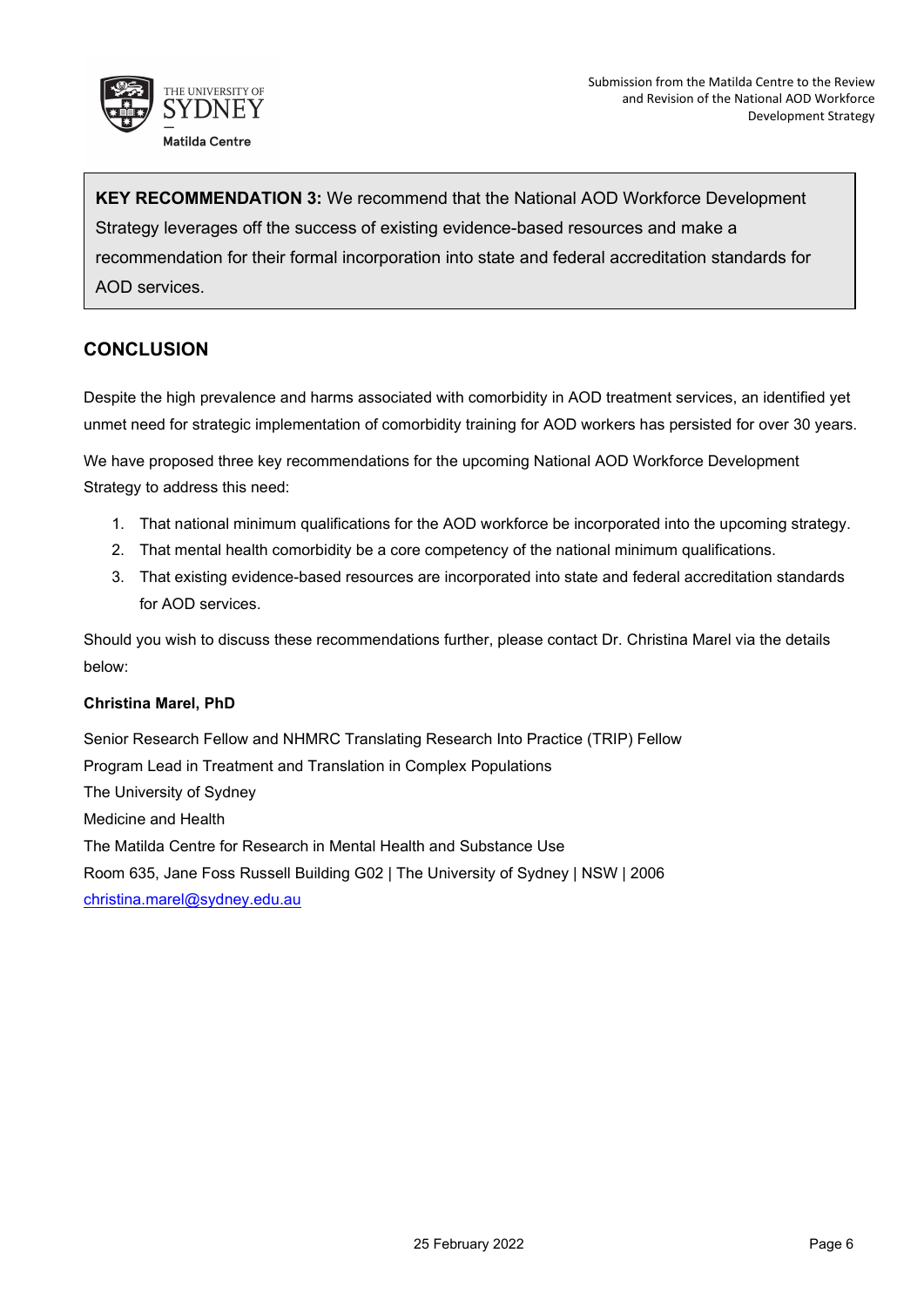

#### **REFERENCES**

- 1. Slade T, Johnston A, Oakley Browne MA, Andrews G, Whiteford H. 2007 National Survey of Mental Health and Wellbeing: methods and key findings. Aust N Z J Psychiatry [Internet]. 2009/06/17. 2009;43(7):594–605. Available from: https://www.ncbi.nlm.nih.gov/pubmed/19530016
- 2. Australian Institute of Health and Welfare. Australian Burden of Disease Study: Impact and Causes of Illness and Death in Australia 2015 [Internet]. Canberra, Australia; 2019. Available from: www.aihw.gov.au/reports/burden-of-disease/burden-disease-studyillness-death-2015/summary
- 3. Productivity Commission. Productivity Commission Inquiry Report [Internet]. Canberra, Australia; 2020. Available from: https://www.pc.gov.au/inquiries/completed/mental-health/report
- 4. Saunders B, Robinson S. Co-occurring mental health and drug dependency disorders: work-force development challenges for the AOD field. Drug Alcohol Rev. 2002/09/25. 2002;21(3):231–7.
- 5. Karsten J, Hartman CA, Smit JH, Zitman FG, Beekman ATF, Cuijpers P, et al. Psychiatric history and subthreshold symptoms as predictors of the occurrence of depressive or anxiety disorder within 2 years. Br J Psychiatry. 2011;198(3):206–12.
- 6. Weinstock J, Alessi SM, Petry NM. Regardless of psychiatric severity the addition of contingency management to standard treatment improves retention and drug use outcomes. Drug Alcohol Depend. 2007;87(2–3):288–96.
- 7. Davidson SK, Harris MG, Dowrick CF, Wachtler CA, Pirkis J, Gunn JM. Mental health interventions and future major depression among primary care patients with subthreshold depression. J Affect Disord. 2015;177:65–73.
- 8. Burns L, Teesson M, O'Neill K. The impact of comorbid anxiety and depression on alcohol treatment outcomes. Addiction. 2005;100(6):787–96.
- 9. Kingston REF, Marel C, Mills KL. A systematic review of the prevalence of comorbid mental health disorders in people presenting for substance use treatment in Australia. Drug Alcohol Rev [Internet]. 2017;36(4):527–39. Available from: https://www.scopus.com/inward/record.uri?eid=2-s2.0- 84995803085&doi=10.1111%2Fdar.12448&partnerID=40&md5=291f1398fbfc94c2ad52ae800aa64856
- 10. Australian Institute of Health and Welfare. Alcohol and other drug treatment services in Australia 2018–19 [Internet]. Canberra, Australia: Australian Institute of Health and Welfare; 2020. Available from: https://www.aihw.gov.au/getmedia/44dcd395-2eb4-472caf6e-57580c7993c4/aihw-hse-243.pdf.aspx?inline=true
- 11. Lozano ÓM, Rojas AJ, Fernández Calderón F. Psychiatric comorbidity and severity of dependence on substance users: how it impacts on their health-related quality of life? J Ment Heal [Internet]. 2017 Mar 4;26(2):119–26. Available from: https://doi.org/10.1080/09638237.2016.1177771
- 12. Teesson M, Marel C, Darke S, Ross J, Slade T, Burns L, et al. Long-term mortality, remission, criminality and psychiatric comorbidity of heroin dependence: 11-year findings from the Australian Treatment Outcome Study. Addiction. 2015;110(6):986–93.
- 13. Mills KL, Marel C, Darke S, Ross J, Slade T, Teesson M. The long-term impact of post traumatic stress disorder on recovery from heroin dependence. J Subst Abuse Treat. 2018;89:60–6.
- 14. Hakobyan S, Vazirian S, Lee-Cheong S, Krausz M, Honer WG, Schutz CG. Concurrent disorder management guidelines systematic review. J Clin Med. 2020;9(8):2406.
- 15. Skinner N, McEntee A, Roche A. Australia's alcohol and other drug workforce: National survey results 2019-2020 [Internet]. Adelaide, Australia; 2020. Available from: https://nceta.flinders.edu.au/workforce/alcohol-other-drugs-national-workforce-survey
- 16. Kavanagh DJ, Greenaway L, Jenner L, Saunders JB, White A, Sorban J, et al. Contrasting views and experiences of health professionals on the management of comorbid substance misuse and mental disorders. Aust N Z J Psychiatry. 2000/05/02. 2000;34(2):279–89.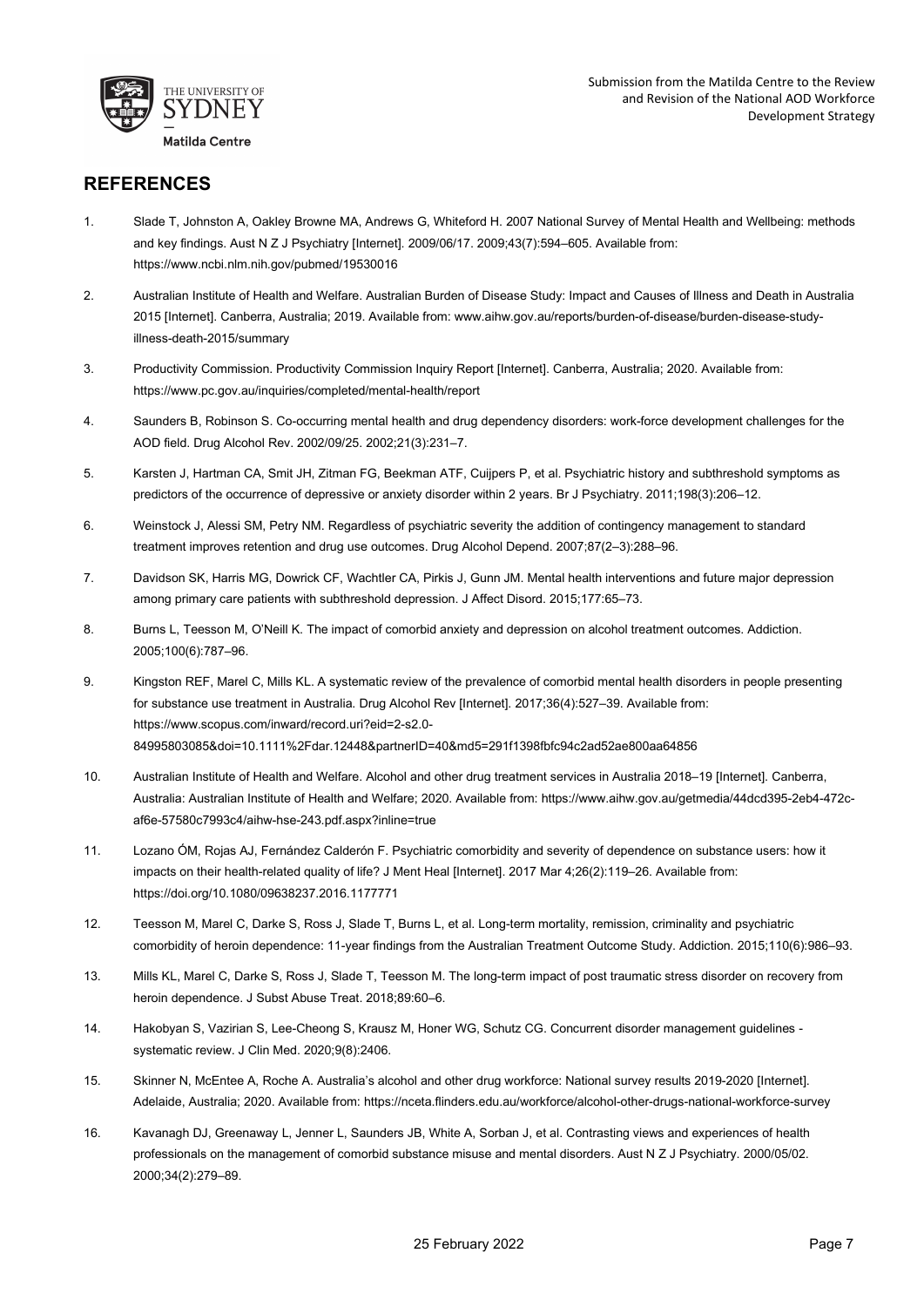

- 17. Healy K, Lonne B. The Social Work and Human Services Workforce: Report from a National Study of Education, Training and Workforce Needs [Internet]. Strawberry Hills, Australia: Australian Learning and Teaching Council.; 2010. Available from: https://ltr.edu.au/resources/DS7-627 social work and human services (Healy, UQ, 2010).pdf
- 18. Siggins Miller Consultants. Current practice in the management of clients with comorbid mental health and substance use disorders in tertiary care settings. Canberra, Australia: Commonwealth Department of Health and Ageing; 2003.
- 19. Ministerial Council on Drug Strategy (Australia). National Drug Strategic Framework 1998-99 to 2002-03: Building partnerships: A strategy to reduce harm caused by drugs in our community. Canberra, Australia: AusInfo; 1998.
- 20. McDermott F, Pyett P. Not welcome anywhere: people who have both a serious psychiatric disorder and problematic drug or alcohol use. Vol. 1. Fitzroy, Victoria: Victorian Community Managed Mental Health Services; 1993.
- 21. Jenner L, Kavanagh DJ, Saunders JB, Greenaway L. Dual Diagnosis Consortium 1998 Report. Brisbane, Australia: Alcohol and Drug Training and Research Unit; 1998.
- 22. Allsop S, Cormack S, Addy D, Ashenden R, Ask A, Beel A. Education and training programs for front-line professionals responding to drug and alcohol problems in Australia: Summary report. Adelaide, Australia: National Centre for Education and Training on Addiction (NCETA); 1998.
- 23. Lee N, Allsop S. Exploring the place of alcohol and other drug services in a successful mental health system [Internet]. Melbourne, Australia; 2020. Available from: https://360edge.com.au/assets/uploads/2020/12/360Edge-NMHC-AOD-in-the-mental-health-sector-FINAL-REPORT-November-2020.pdf
- 24. Connolly L. Victorian AOD Sector Qualification Review Report. Turning Point Alcohol & Drug Centre [Internet]. Melbourne, Australia: Turning Point Alcohol & Drug Centre; 2008. Available from: http://nceta.flinders.edu.au/files/8612/6741/5986/ENNP7 Connolly 2008.pdf
- 25. Gotham HJ, Claus RE, Selig K, Homer AL. Increasing program capability to provide treatment for co-occurring substance use and mental disorders: organizational characteristics. J Subst Abus Treat. 2009/09/01. 2010;38(2):160–9.
- 26. Roche A, O'Neill M, Wolinski K. Alcohol and other drug specialist treatment services and their managers: findings from a national survey. Aust N Z J Public Heal. 2005/02/15. 2004;28(3):252–8.
- 27. Intergovernmental Committee on Drugs. National Alcohol and Other Drug Workforce Development Strategy 2015-2018 [Internet]. Canberra, Australia: Australian Government; 2014. Available from: http://www.nationaldrugstrategy.gov.au/internet/drugstrategy/publishing.nsf/Content/C8000B21B6941A46CA257EAC001D266E/\$Fil e/National Alcohol and Other Drug Workforce Development Strategy 2015-2018.pdf
- 28. Cleary A, Thomas N, Boyle F. National Mental Health Workforce Strategy A literature review of existing national and jurisdictional workforce strategies relevant to the mental health workforce and recent findings of mental health reviews and inquiries [Internet]. Brisbane, Australia; 2020. Available from: https://www.health.gov.au/resources/publications/national-mental-health-workforcestrategy-a-literature-review
- 29. Department of Health and Human Services. Victorian Allied Health Workforce Research Program: Social Work Workforce Report [Internet]. Melbourne, Australia: State of Victoria; 2018. Available from: https://www2.health.vic.gov.au/Api/downloadmedia/%7BCBF3E922-389F-4E47-84D5-C37A9B601A78%7D
- 30. SkillsIQ. Community Sector and Development: Industry Reference Committee Industry Skills Forecast [Internet]. Sydney, Australia: SkillsIQ; 2019. Available from: https://www.skillsiq.com.au/site/DefaultSite/filesystem/documents/Industry-Skills-Forecasts-June2017/2019 Final ISFs/2019 Industry Skills Forecast Community Sector and Development IRC Web.pdf
- 31. SkillsIQ. Direct Client Care and Support: Industry Reference Committee Industry Skills Forecast [Internet]. Sydney, Australia: SkillsIQ; 2019. Available from: https://www.skillsiq.com.au/site/DefaultSite/filesystem/documents/Industry-Skills-Forecasts-June2017/2019 Final ISFs/2019 Industry Skills Forecast Direct Client Care and Support IRC Web.pdf